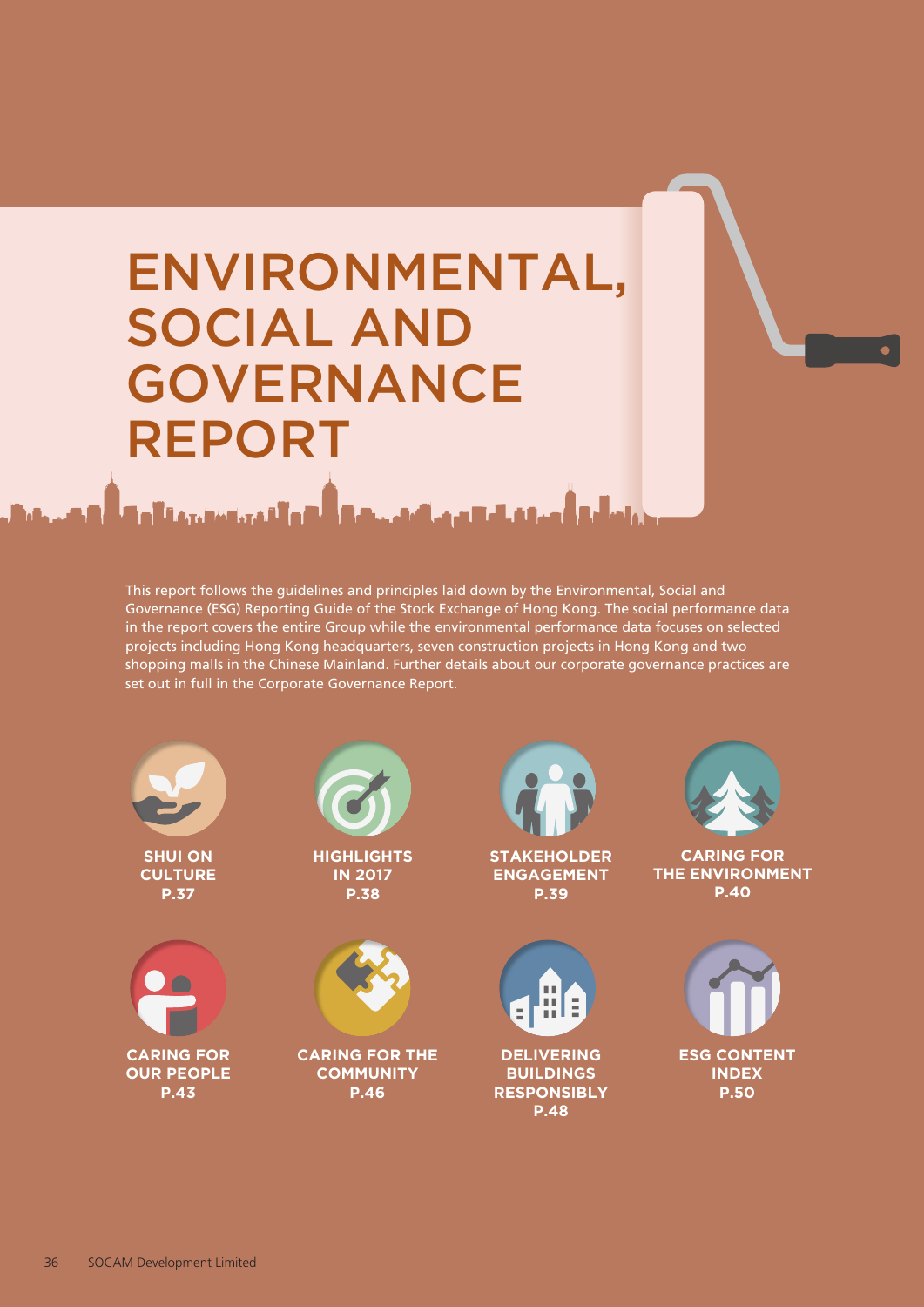

# SHUI ON CULTURE

# SHUI ON SPIRIT **Quality • Innovation • Excellence**

| <b>Community</b> | Ownership | <b>Learning</b> | Enjoyment<br>of Work |
|------------------|-----------|-----------------|----------------------|
| <b>Integrity</b> |           |                 |                      |

SOCAM's corporate culture is based on the Shui On Group's adherence to a comprehensive set of corporate governance principles, and our commitment to integrity, quality, innovation and excellence in everything we do. Shui On Corporate Mission Statement, introduced in 1984, sets the foundation for building our corporate culture and it embodies our emphasis on corporate social responsibilities. It defines our core objectives regarding a sustainable business model, our relationships with clients, responsibilities to our people and our management philosophy and corporate culture.

We believe in:

- cultivating a set of shared values on which all our policies and actions are based;
- integrity, objectivity and fair play in business and staff relationships to foster mutual trust and respect;
- providing our clients with quality services and products;
- an environment in which our people can excel, develop and grow with the Company.

# **Shui On We Care**

SOCAM has a deep and long-standing commitment to corporate social responsibility (CSR).

Prominent in this regard is our concern for the environment and our commitment to seeking every opportunity to conserve energy and natural resources and reduce waste and emissions. Equally, we implement innovative and life-affirming initiatives to embrace the under-privileged in the community, particularly the young and elderly. Neither ambition would be possible without the concern and dedication of our invaluable employees, for whom we offer continuous career training and care for their holistic well-being.

Our Corporate Social Responsibility model is built on team and cross-departmental collaboration, based on principles codified in a policy statement of 2008 that comprehensively defines our CSR goals. The Board has delegated the day-to-day responsibility for CSR related matters to the ESG Steering Committee and the CSR Steering Committee, with the former responsible for managing the ESG related impacts, and the latter responsible for coordination and implementation. Divisions and departments within the Group integrate CSR objectives into their operation and activities.

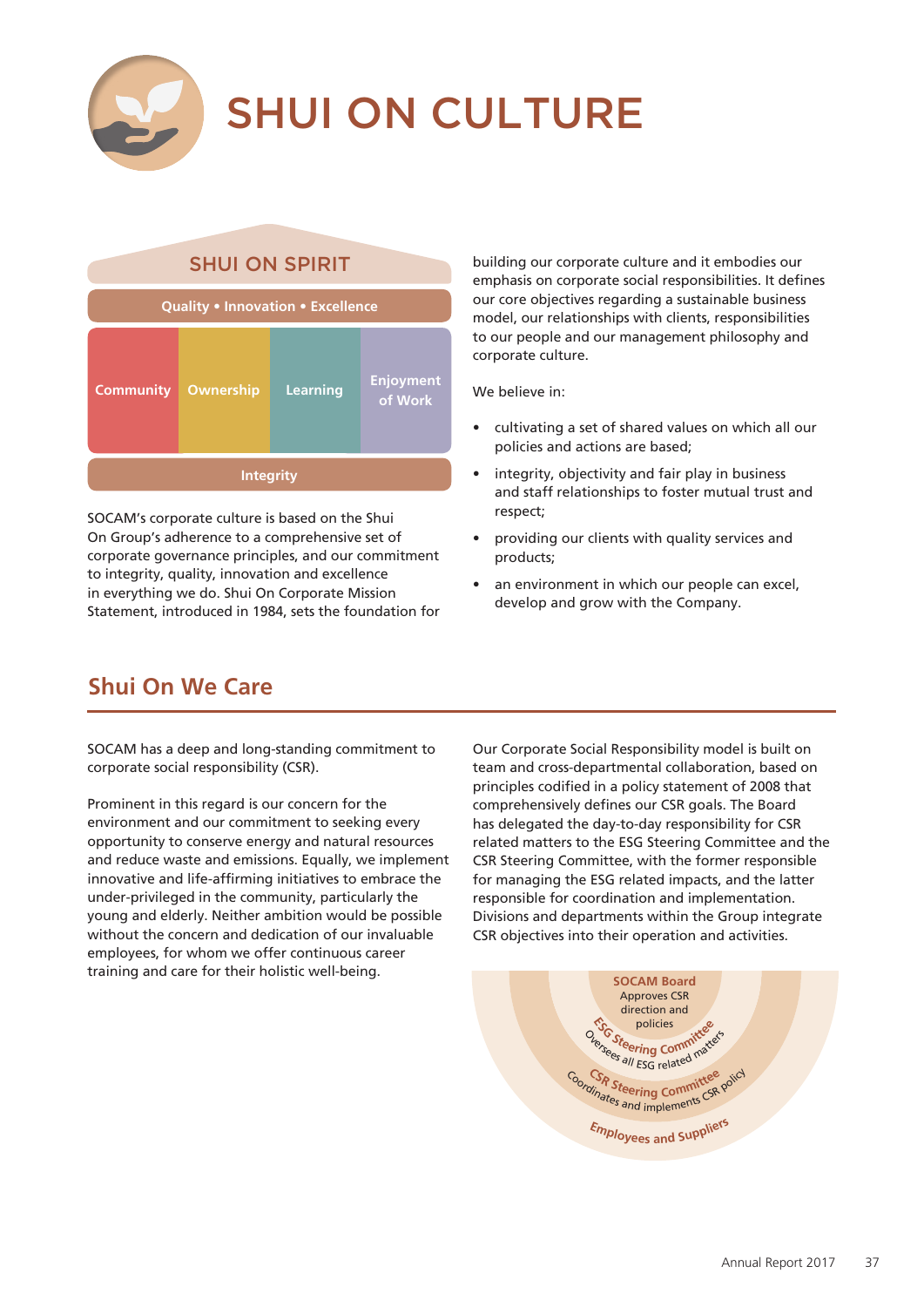

In 2017, we have made good progress in implementing some new, albeit small, measures on the Shui On We Care initiatives, as we continue to assess every corporate decision against any likely ESG impact.

#### **Caring for the Environment**

Driving Environmental Innovations

- Our Kai Tak Development project was given the Merit Award under the Hong Kong Awards for Environmental Excellence
- Our contribution to the Tai Koo Place 2A Redevelopment project has been granted the BEAM Plus Platinum Project Certification, showcasing our efforts to promote green buildings.

#### **Caring for our People** Putting Safety First

- We view people as our greatest asset and make tenacious efforts to provide them with safe and rewarding workplaces.
- We have kept the accident rate well below the industry average, and we continue to raise safety awareness among our employees.

#### **Caring for the Community** Creating Shared Value

- This year marked our 12th consecutive year as a recipient of the Caring Company Awards organised by the Hong Kong Council of Social Service
- We have been in partnership with the Hong Kong Young Women's Christian Association (YWCA) for 9 years since 2009, aiming to impact lives of the underprivileged elderly.

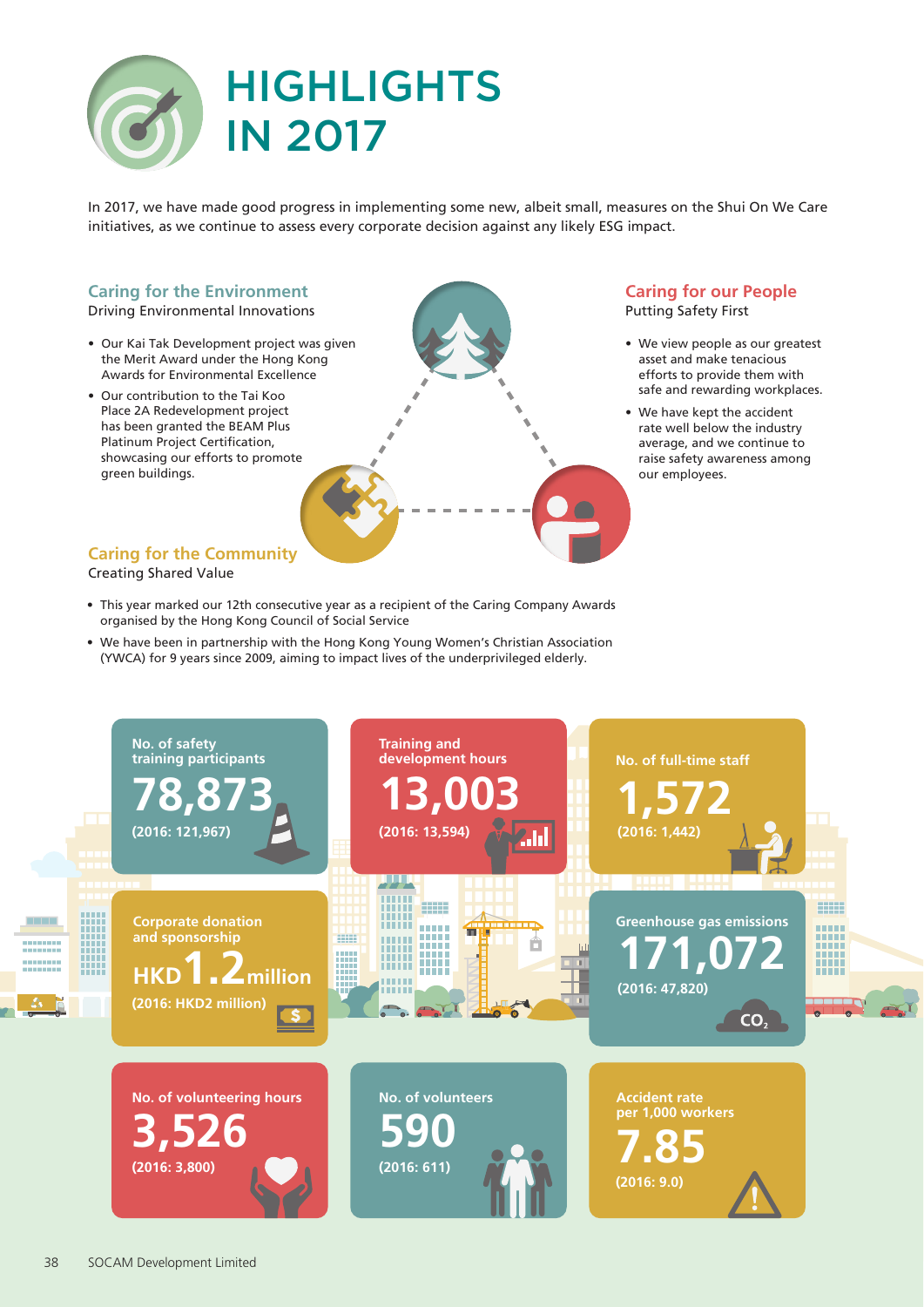

SOCAM believes in open and regular communication with our stakeholder groups including shareholders, employees, customers, suppliers, sub-contractors, government and the media. Over the years, we have continued to fine-tune our sustainability focus, addressing pressing issues. The table below shows how we communicate with key stakeholder groups and their respective concerns.

| <b>Stakeholder</b>                     | <b>Interests and concerns</b>                                                                                                                                                         | <b>Engagement channels</b>                                                                                                                      |
|----------------------------------------|---------------------------------------------------------------------------------------------------------------------------------------------------------------------------------------|-------------------------------------------------------------------------------------------------------------------------------------------------|
| <b>Shareholders</b><br>and investors   | Return on investment;<br>$\bullet$<br>Corporate strategy and<br>$\bullet$<br>governance;<br>Risk mitigation and<br>$\bullet$<br>management                                            | <b>Annual General Meeting</b><br>Interim and annual reports, corporate<br>websites<br>• Announcements, notices of meetings,<br><b>circulars</b> |
| <b>Clients</b>                         | Robust project management;<br>$\bullet$<br>Full compliance with<br>regulations;<br>Sustainability performance of<br>$\bullet$<br>operations                                           | Interim and annual reports,<br>corporate websites<br><b>Regular meetings and</b><br>communication                                               |
| <b>Property tenants</b><br>and buyers  | Quality product offerings;<br>$\bullet$<br>Sustainable designs;<br>After-sales services;<br>$\bullet$<br><b>Ethical marketing</b><br>$\bullet$                                        | Customer service hotline<br>Meetings and visits                                                                                                 |
| <b>Employees</b>                       | Compensation and benefits;<br>$\bullet$<br>Occupational health and<br>$\bullet$<br>safety;<br>Career development<br>opportunities;<br>Corporate culture and<br>$\bullet$<br>wellbeing | Staff newsletters and intranet<br>Employee engagement activities<br>In-house training programmes<br>Performance reviews and appraisals          |
| <b>Sub-contractors</b>                 | Effective project management;<br>$\bullet$<br>Occupational health and<br>$\bullet$<br>safety;<br>Ethical business practices;<br>Sub-contractors assessment<br>$\bullet$<br>criteria   | Annual Health, Safety and<br><b>Environment seminars</b><br><b>Training sessions</b><br>Regular progress meetings<br>Audits and assessments     |
| <b>Suppliers</b>                       | Long-term partnership;<br><b>Ethical business practices;</b><br>$\bullet$<br>Supplier assessment criteria<br>$\bullet$                                                                | <b>Procurement processes</b><br><b>Audits and assessments</b>                                                                                   |
| <b>Media</b>                           | Latest corporate<br>developments;<br><b>Customer and community</b><br><i>issues</i>                                                                                                   | Corporate announcements<br>Press releases                                                                                                       |
| <b>Community and</b><br>general public | Environmental, social and<br>economic impacts of projects<br>(e.g. noise and air pollution,<br>traffic conditions); Community<br>engagement initiatives                               | Corporate news<br>Volunteerism via Shui On Seagull Club<br>Company sponsorships and donations<br>$\bullet$                                      |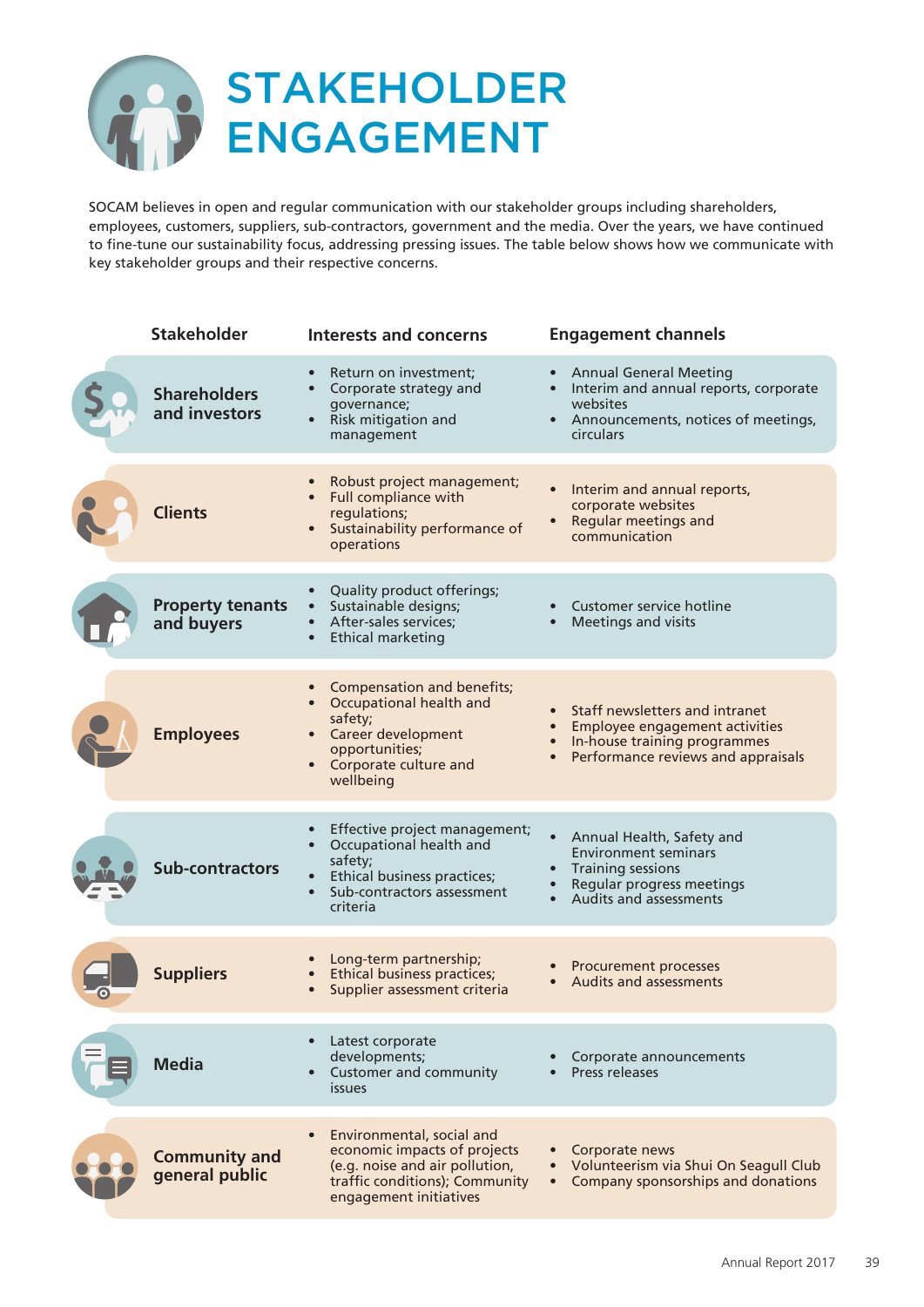# CARING FOR THE ENVIRONMENT

Resources efficiency and emission controls are material topics for our business. We explore and implement effective measures in mitigating any environmental impacts.



SOCAM's key areas of environmental awareness are improving energy efficiency and minimising overall consumption by adhering to the ISO 50001 certified Energy Management System. Year-onyear comparisons of resource consumption clearly depend on annual construction activities. This year, our boundary has

been increased from four to seven construction projects in Hong Kong and included two shopping malls in the Chinese Mainland. Together with our Hong Kong headquarters, the following data represents the performance of our 10 locations of operation.

| <b>Resources</b><br>Consumption | 2017                     | 2016                  |
|---------------------------------|--------------------------|-----------------------|
| <b>Electricity</b>              | 7.365,933 kWh            | 3.944,341 kWh         |
| <b>Diesel</b>                   | 1,026,846 liter          | 590,383 liter         |
| <b>Petrol</b>                   | 38,320 liter             | <b>53,496 liter</b>   |
| <b>Acetylene</b>                | $2,222 \text{ m}^3$      | $446 \; \mathrm{m}^3$ |
| <b>Water</b>                    | $156.097$ m <sup>3</sup> | 86,450 m <sup>3</sup> |

### **Resources Conservation**

Striving to reap energy savings, we installed light sensors and time controllers to reduce unnecessary lighting and air-conditioning. We also make site arrangements for the use of temporary power to reduce the use of generators, as well as advocate the use of electric or eco-friendly vehicles for our fleet operation. In our Kai Tak development project, we received the Merit Award from the Hong Kong Awards for Environmental Excellence by implementing simple yet innovative measures.

On conserving water usage, we have been a proponent of recycling grey water on-site for a variety of site and vehicle cleaning purposes, thereby reducing the consumption of fresh water. As much as resource reduction is important on-site, we work with the Architectural Services Department to ensure the completed building is eco-friendly in operation through designed-in attributes such as solar paneling, foliage-friendly roof-tops and water-saving flushing devices.

# **Carbon Emissions**

As one of the pioneers in reporting Scope 3 emissions, we are committed to optimising our disclosure on carbon emissions by gradually broadening our scope over the years. SOCAM's carbon emissions were larger this year due to the expanded boundary and affected by construction activity. In particular, the spike in Scope 3 emissions is attributable to the increased logistics involved in procuring construction materials during peak periods.

| <b>Carbon Emissions</b><br>$(tCO,e)^1$ | 2017      | 2016     |
|----------------------------------------|-----------|----------|
| Direct (Scope 1)                       | 2,800.2   | 1,688.5  |
| <b>Indirect (Scope 2)</b>              | 5,844.5   | 4,238.0  |
| <b>Indirect (Scope 3)</b>              | 162,426.9 | 41,893.9 |
| <b>Total emissions</b>                 | 171.071.6 | 47,820.4 |

1 The Company's greenhouse gas emissions include direct (Scope 1) emissions from fuels used in concrete pumps, power generators and vehicles; indirect energy emissions (Scope 2) due to purchased electricity; and other indirect energy emissions (Scope 3) arising from water consumption, waste generation, transportation of waste and materials as well as business travel.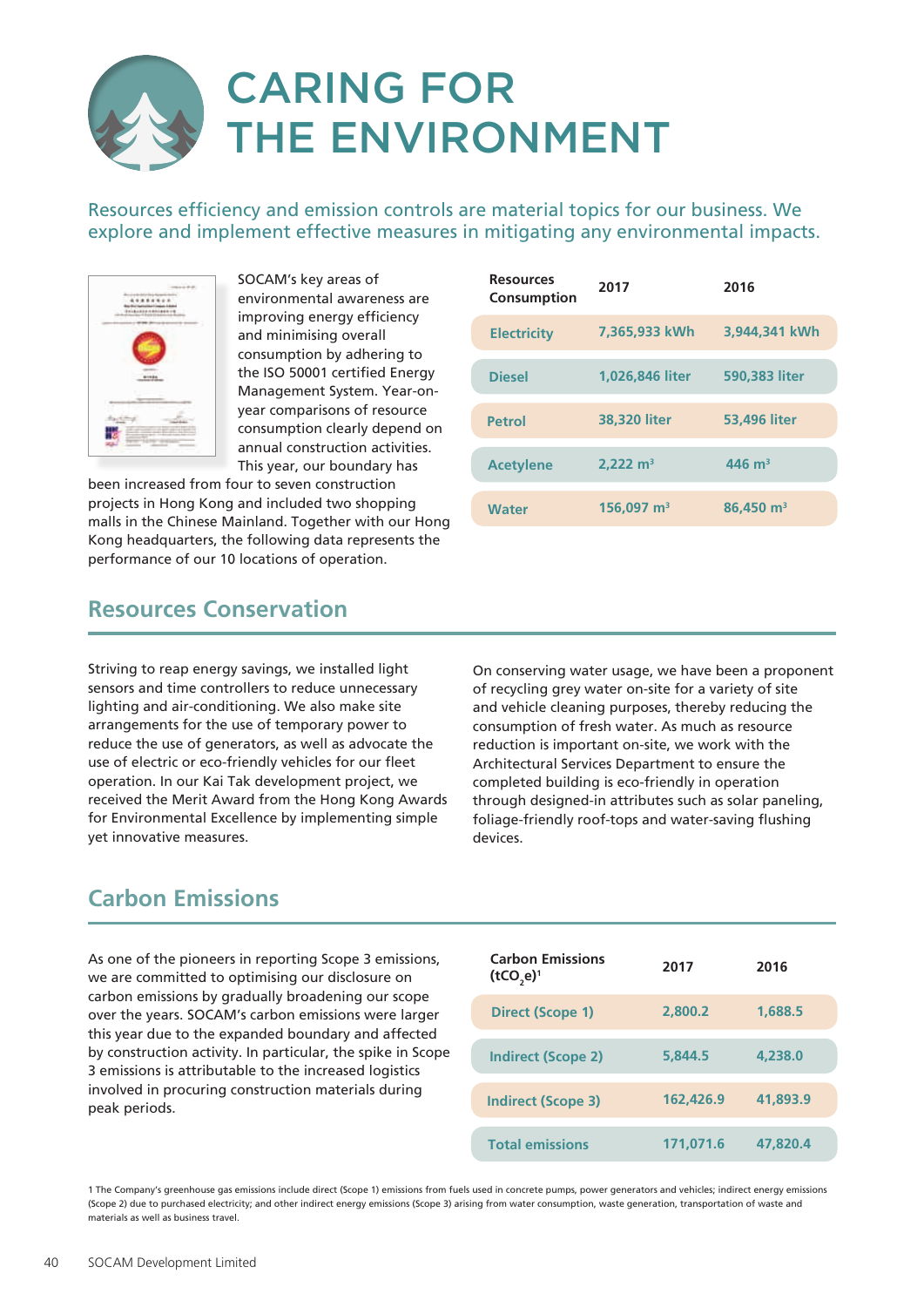### **Waste and Effluent Management**

Generation of building rubble and waste material in site preparation and construction is an inevitable part of the construction business. This does not preclude responsible waste management. SOCAM strictly adheres to our Waste Management Principles by commissioning qualified waste disposal contractors for secure handling of all commercial and construction waste in accordance with relevant laws and regulations. Re-use of materials such as formwork also plays an important factor. We facilitate materials exchange between our construction sites through an online platform, striving to optimise resource consumption and reap recycling benefits.



This year, we generated and properly disposed of non-hazardous waste, constituting 133,398 tonnes of inert construction waste, 13,252 tonnes of non-inert construction waste and 31 tonnes of paper waste.

Statutory procedures for effluent control were rigorously followed. We obtain licenses for discharge in accordance with statutory legislation pertinent to any soil works or large-scale plastering works. Wastewater generated in building construction is only discharged directly into municipal drains after any necessary pH adjustments have been completed.

SOCAM strictly complies with the Noise Control Ordinance and we only operate in permitted hours. Sound barriers are employed at site perimeters together with noise level monitoring devices to ensure noise is minimised.





This year we made our transition to adhere to the latest ISO 14001:2015 Environmental Management Systems standards. Our environmental management system ensures we comply with all relevant environmental laws and regulations as we also strictly adhere to environmental performance monitoring. Continuous improvement of our environmental policies is made possible by our Health, Safety and Environment (HSE) Steering Committee which oversees legal compliance evaluations and annual reviews of policies. During the reporting year, we were not aware of any non-compliance relating to environmental aspects.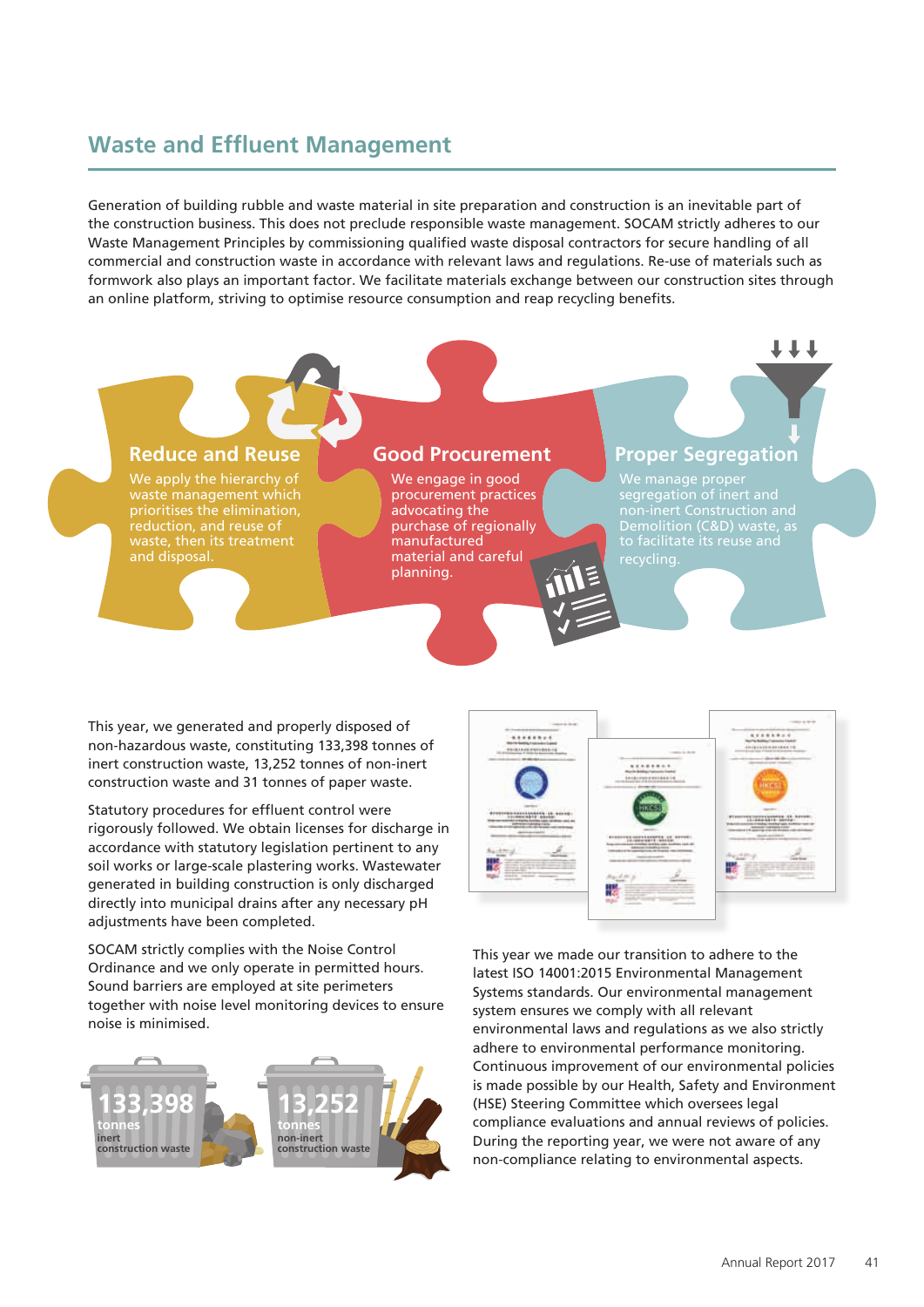# CARING FOR THE ENVIRONMENT

# **Contributing to a Green Economy**

SOCAM institutes robust sustainability considerations for every construction project at the inception stage. We partner with our clients on certain construction projects to achieve BEAM Plus Platinum Rating which evaluates each project's environmental performance, covering stages of planning, design, construction, commissioning, management, operation and maintenance through the entire construction lifecycle.

This year, SOCAM's Long Ching Estate project was granted certification for the project's excellent management of air, noise, energy and procurement concerns, while our plans for Tai Koo Place 2A Redevelopment project also fulfils these standards. In the Chinese Mainland, our projects involve the designing of green areas such as community gardens, landscape strips and walkways wherever applicable.

> for use throughout our worksites **solar-powered CCTV surveillance system**  Developed

# Install

atop our on-site bathroom facilities **solar-powered hot water boiler systems**

throughout the site layout Install **solar-powered lighting and mosquito lamps**

**solar-powered hand-held construction tools** Use

# **Practicing Sustainable Living**

It is of vital importance that our sustainability philosophy filters down to all levels of our workforce and pervades all departments. The Group strengthens its corporate culture of environmental care through ongoing initiatives such as green office campaigns, ecotours and green workshops. This year, in addition to encouraging our employees to continue to participate in used clothes and computer recycling programmes, some of our construction sites have recycled old safety helmets as planters and donated them to the neighborhood community.



#### **Taikoo Place 2A Redevelopment – revitalisation via green means**

Our interior fit-out and building renovation arm Pat Davie carried out fitting-out works at the highly-anticipated redevelopment project of Tai Koo Place. As one of Hong Kong's bestplanned business hubs, it is set to rebuild three techno-centres – Somerset House, Cornwall House and Warwick House - into two Grade-A office buildings.

Our environmental management and waste management plans have been evaluated and found satisfactory for BEAM Plus Platinum Rating, which demonstrates comprehensive consideration of all environmental aspects. Besides strict controls on air and water quality impacts as well as noise levels, the project plans to fulfil a waste recycling rate of 75% for generated construction waste. Green procurement is also advocated such as via the use of timber originating from a wellmanaged source.

By integrating sound environmental standards into the project operations, the redevelopment of Taikoo Place 2A embodies the best of sustainable development protocols.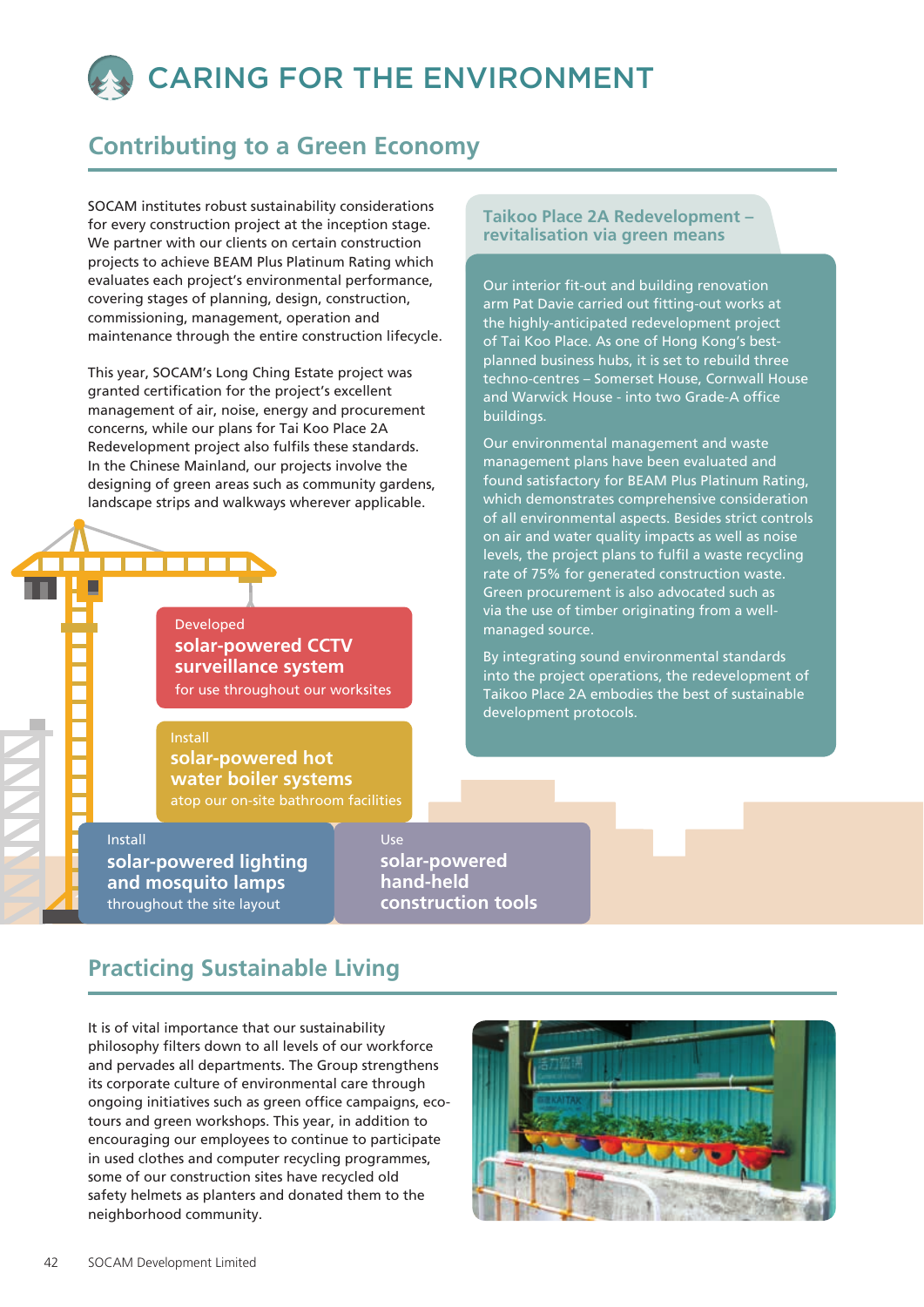# CARING FOR OUR PEOPLE

#### SOCAM puts the highest priority on ensuring the well-being and fulfilment of our employees.

Our employees are based at our main offices in Hong Kong and Macau, amounting to 1,102 full-time staff. We also have project offices in Beijing, Guangzhou, Shanghai, Nanjing, Tianjin, Chongqing, Shenyang and Chengdu in China, where 470 of our staff were based at as of 31 December 2017. Construction and property divisions employ approximately 1,051 people (2016: approximately 1,148) and 349 people (2016: approx. 332) respectively, while 172 people are categorised in other functions. Unlike the previous year, the above figures include our construction contract workers in Hong Kong and staff in the Nanjing Cement plant. In 2017, our employee attrition rate averaged 16% compared to 16.8% in the previous year.

Our employment policy clearly stipulates intolerance of all forms of discrimination and harassment. All recruitment decisions are based on competency of candidates, irrespective of gender, race, physical disability or marital status. During the year, the Group was not aware of any case concerning child or forced labour.



An Employee Code of Conduct, Whistle-blowing Policy and Business Ethics Policy are in place to encourage staff to uphold the best practices in ethical conduct. We conduct regular workshops and training sessions to remind and update our employees on the latest anticorruption guidelines, and allow no tolerance of fraud, bribery, extortion, money laundering and other forms of illegal activities.

### **Health and Safety**

Spearheaded by the Health, Safety & Environment Management Committee responsible for policy implementation and coordination, the Group upholds best-in-industry work safety standards and practices. During the year, our two subsidiaries Shui On Building Contractors and Shui On Construction conducted two audits regarding the Occupational Health and Safety Assessment Series (OHSAS) 18001 certification, indicating no significant non-compliance with the requirements.

With a track record over two decades of cultivating dialogue concerning construction health and safety, our annual HSE target seminar has become one of the major industry events to share the latest developments in construction safety practices with not only our employees, but also our clients, sub-contractors and government representatives. This year, over 230 participants attended.

We continued to maintain our accident rate well below that of the industry average. In 2017, SOCAM recorded 8,965 lost days due to work injuries, compared to 11,897 (updated with the inclusion of a joint venture job) days last year.

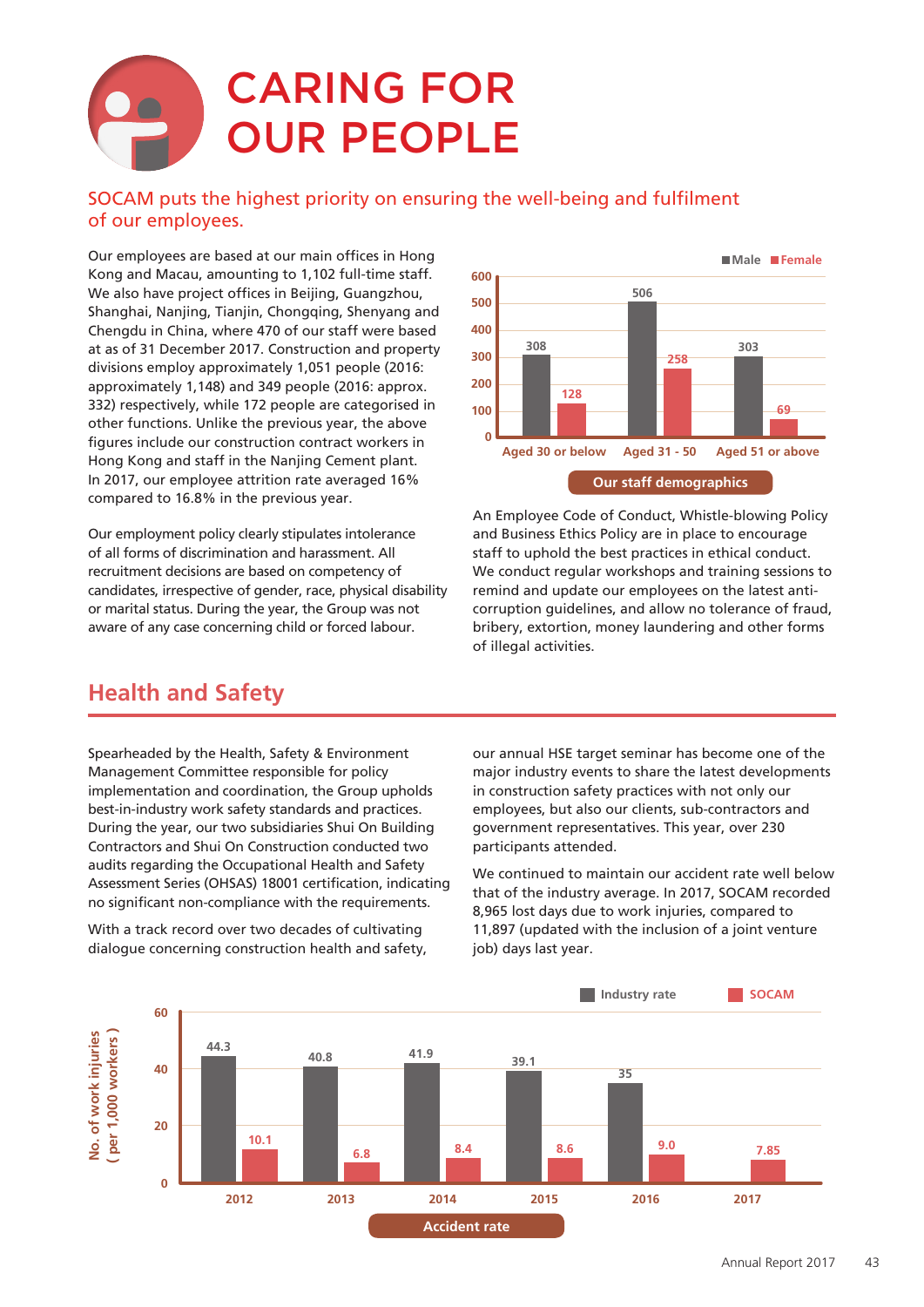

# **Health and Safety (continued)**

As part of its efforts for continuous improvement, the Group has established a Research & Development Task Force this year. Fully employing our expertise and experience, the Task Force has successfully developed and adopted a mobile crane customised for transportation of manhole covers. Moreover, the Group has newly launched bi-annual HSE sharing sessions at all construction sites. Serving as an information dissemination platform, these sessions provide updates on the latest regulations and internal rules.

Other noteworthy safety initiatives adopted at sites during the year include:

- Ahead of any regulatory requirements, the Group has made it mandatory for safety helmets to be attached with chin straps at all our construction sites.
- Our maintenance arm adopted a new device ensuring safe loading weight by alerting users of threshold exceedance.



Over 119 participants joined our Behaviour

Over 230 participants attended Annual HSE Target Seminar

> **No. of safety training participants**

**78,873**

#### **Exchange with Korean Occupational Safety & Health Council**



Based on our many years of site safety experience, SOCAM was nominated by the Hong Kong Occupational Safety & Health Council to share best practices with representatives of the Korean Occupational Safety & Health Council in May.

The Group showcased the safety practices at our Kai Tak construction site, which recorded zero injury rates in 2017. Granted a Merit Award from the Occupational Safety & Health Council in the Good Housekeeping campaign, the project maintained superior safety performance due to detailed planning and collaboration. In particular, the introduction of internal safety inspectors supervising high-risk tasks, such as lifting operations, was noteworthy and is now functional at all our work sites.

#### **HSE Innovation Awards Competition 2017**

Base Safety Family Day<br>The HSE Innovation Awards Competition was held during the year to encourage innovative ideas on improving safety performance. The Grand Prize went to a proposal for mobile

> ground hole cover installation, aiming to mitigate the danger of workers falling into ground holes during work processes. Being practical and cost-effective, it has already been adopted throughout our construction sites.

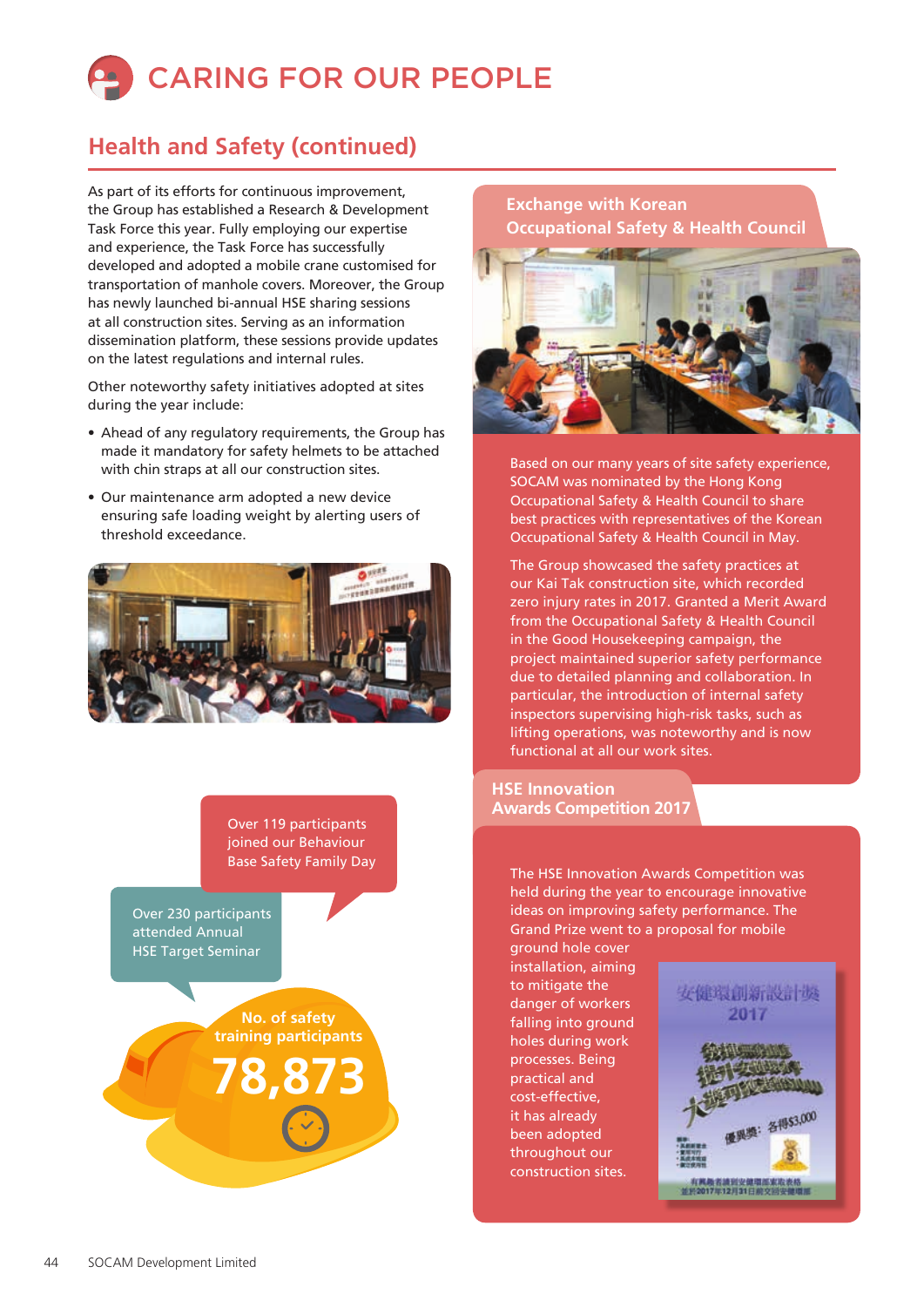# **Learning and Development**

One of the main pillars of the Shui On Spirit is the belief in life learning. The Group aims to cultivate a talented and motivated workforce through training and development and by offering prospects for career progression.

SOCAM offers a range of in-house training sessions to employees, from new staff orientation to programmes which enhance professional knowledge and skills. Among them, the Career Development Programme is a major annual programme that provides intensive training for our construction staff to obtain specialised qualifications from professional institutions. Besides our internal training programmes, we fully support



### **Nurturing Talents**

To ensure freshly recruited graduate engineers mature into highly competent talents, our Graduate Engineer Training Programme is of four-year duration. It equips the young engineers with all-rounded skill sets. Full exposure to SOCAM's multi-faceted operations is gained through on-the-job training, secondment to external offices and job rotations. In 2017, we had eight intakes for the Programme.

our staff in pursuing external programmes by offering study leave and tuition fee subsidies.

During the year, SOCAM organised 94 in-house training classes, which along with external programmes amounts to a total of 13,003 hours – a drop of around 4% compared to the previous year's figure of 13,594 hours. The average training hour per employee amounted to 8.3 hours.



The Apprenticeship Training Programme is a threeto four-year course to extensively train talented individuals in various construction and site operations, while the Environmental and HSE Trainees inductees received specialised training for effective management of the Group's HSE matters. During the year, there were 13 intakes for the Apprenticeship Training Programme and four for the Environmental and HSE Training Programme.

### **Employee Well-being and Engagement**

Employee work-life balance is encouraged through organisation of various leisure and recreational activities. Throughout 2017, we offered various outdoor excursions, health seminars as well as sport activities. The Group believes informal dialogue and social interaction among employees is crucial for overall well-being and work collaboration, particularly across departments.

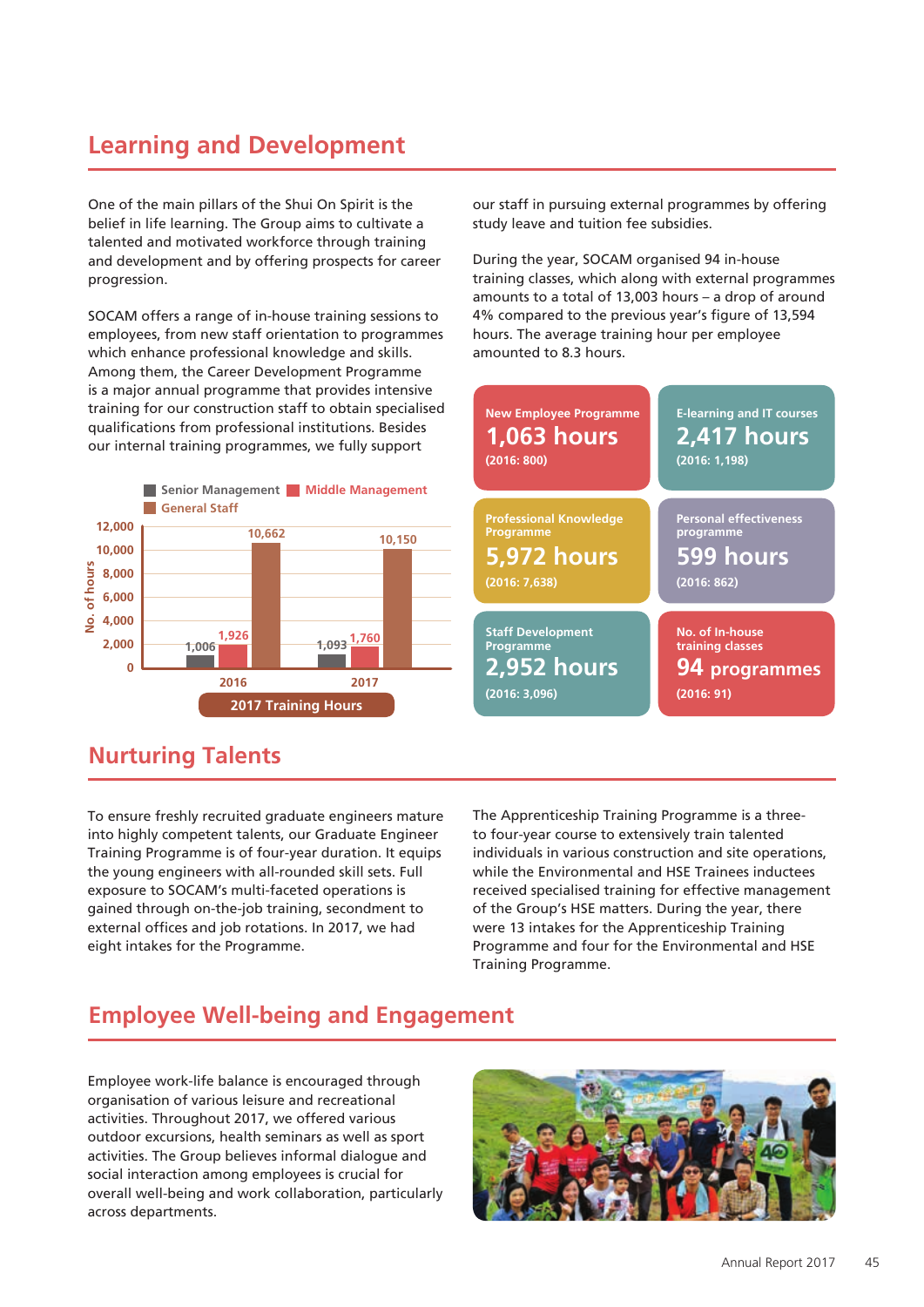

# CARING FOR THE COMMUNITY

This year marked our 12th consecutive year as a recipient of the Caring Company Awards held annually by the Hong Kong Council of Social Service. Since the beginning of our Shui On Seagull Club in 1982, the Group has fully embraced the spirit of volunteering. We are passionate about making differences to the physically handicapped, the elderly and underprivileged children as we reach out to the wider community. The Group supports its employees by offering service leave to provide flexibility in our commitment to helping others.



# **Marking our 9th Year with YWCA**

Hong Kong has a growing number of elderly who appreciate all concern and help society can offer. SOCAM has been in partnership with the Hong Kong Young Women's Christian Association (YWCA) since 2009. During the year, our volunteers organised and led three major events, including Elderly Fun Sport Game, for the solitary elderly as well as those of low means and recreational opportunity.

In line with the core values of YWCA, we brightened up their lives through our Sports Day and Hong Kong tour trip to Tai O. Throughout the year, we also organised several gatherings during festive seasons to alleviate some part of the loneliness participants may otherwise feel. Looking forward, we hope to collaborate further with the YWCA and respond to the needs of patients with chronic diseases.



# **Engaging the Youth**

Having a caring heart is an important value. Held by the Christian Family Service Center, 2017 Fun Festivals were events where SOCAM staff and youth volunteers became united in heart to serve. All-round development of young generation is of paramount importance. Through our volunteering activities, youth has an opportunity to serve and learn, enhancing their interpersonal relationship by getting along with people from all walks of life.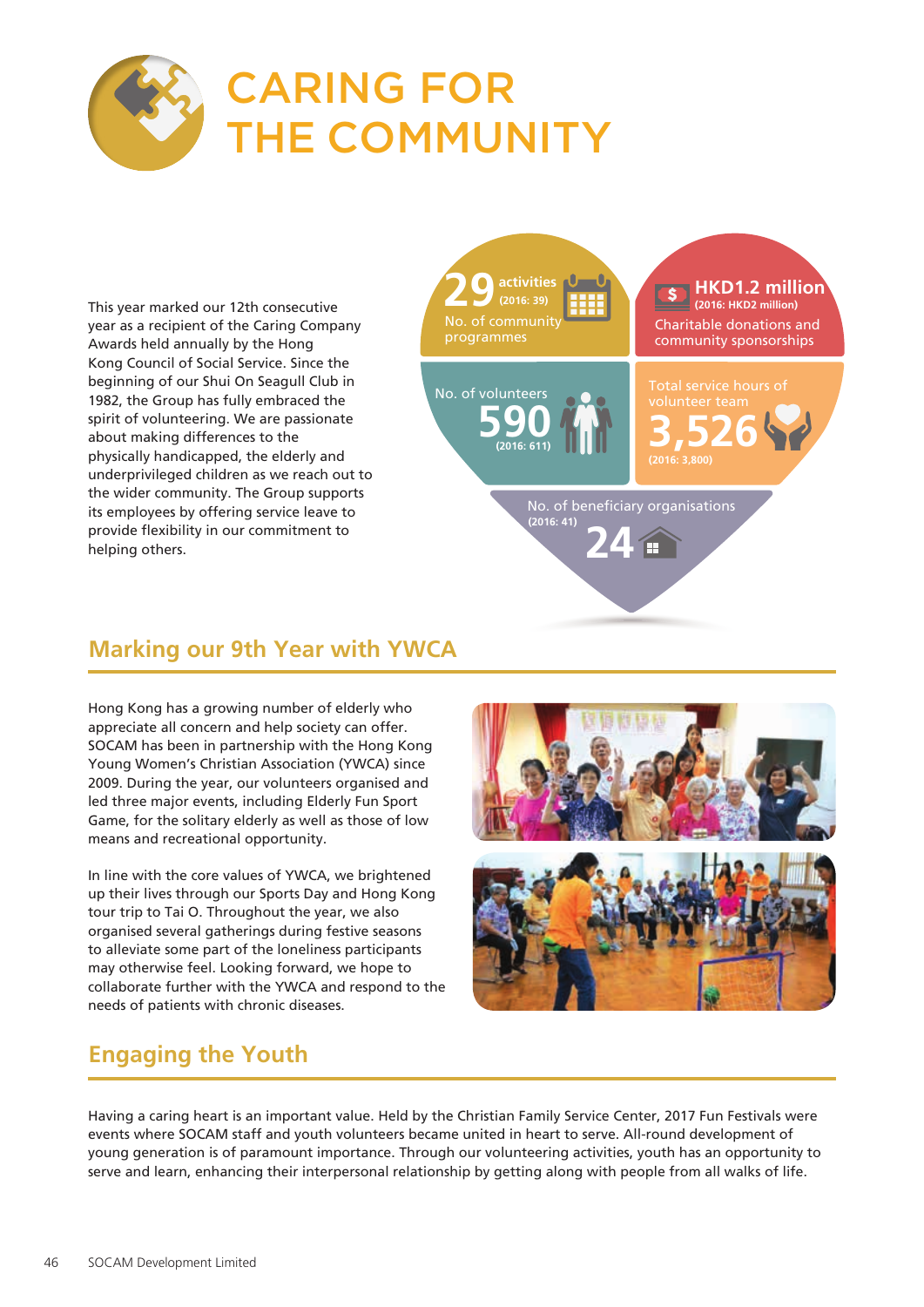# **Youth Empowerment Through Support and Sponsorship**

Spicing up our usual portfolio of community contributions, this year we have sponsored the ONE TEN social enterprise. Targeting students aged 14-22 years old, ONE TEN offers dynamic and meticulously crafted fitness classes to the youth of Hong Kong. Seeking to give back to the community, ONE TEN has partnered with Time Auction to allow student

volunteers to exchange service hours for a selection of classes which have amounted to 605 hours over a period of four months. SOCAM is delighted to have provided sponsorship for these classes which not only build mental and physical strength in the young, but also benefit society as a whole.

### **Major CSR Activities Undertaken in 2017**



**Charity Walk**



**Stargaze Camp for All and the Blind**



**Charity Football Game Cum** lifestyle. **Community Event**

#### **"From Darkness to Sunrise" City Orienteering Competition**

We raised funds to the Samaritan Befrienders Hong Kong for the Life Education programs for people in emotional distress, and as participants we faced obstacles together in an inclusive positive spirit.

We raised funding for World Vision's Syrian Refugee Response, an international humanitarian aid programme that addresses the needs of refugee families.

We held an annual Charity Walk to raise funds to the Little Life Warrior Society for buying new medical equipment and facilitating the rehabilitation of children with cancer.

Through the camp outing, we shared the wonders of astronomical phenomena with the young, old and differentlyabled, and appreciated the natural beauty of the city together.

We realise the importance of having barrier-free facilities in the city through the orienteering activity organised by Hong Kong Physically Handicapped and Able-Bodied Association.

We supported a charity football game which invited veteran football players and elderly from various community districts for a fun day to encourage them to be more active and develop a healthy



**Charity Walk 2017**



**Barrier-free City Orienteering**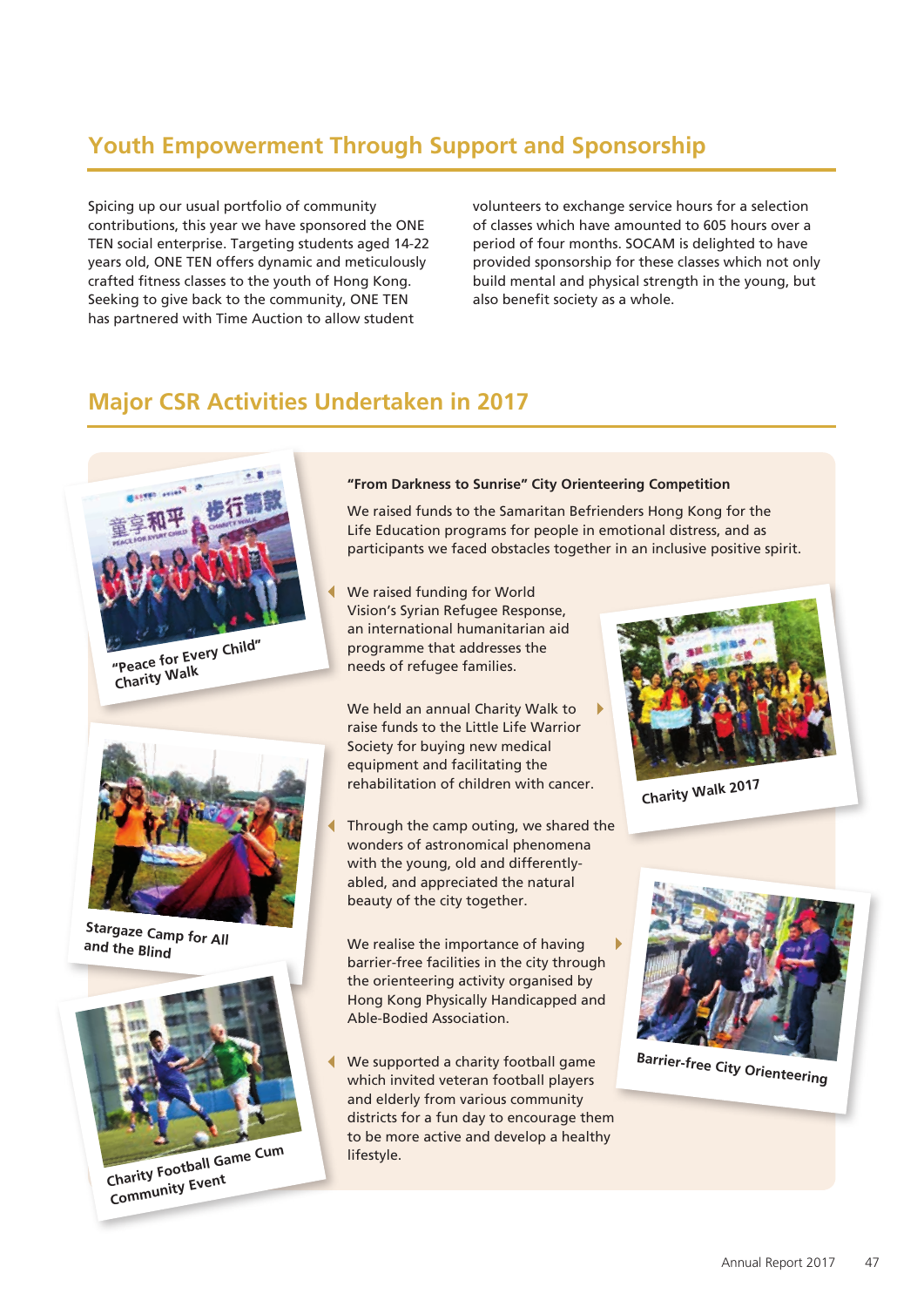# DELIVERING BUILDINGS RESPONSIBLY

We deliver high standards and quality to our clients through effective management of our network of suppliers and sub-contractors, while upholding product responsibility.

### **Supply Chain Management**

The Group's core activities encompass property development, construction, building refurbishment and maintenance as well as interior fit-out services. In all projects, the Monthly Management Committee is responsible for monitoring, assessing and reviewing sub-contractors, suppliers and any other contributing professional agencies.

We have in place policies concerning dispute resolution, sub-contractor training as well as green procurement guidelines. To ensure systematic and effective supply chain management, we maintain open dialogue with our sub-contractors via weekly site meetings; tender interview meetings; annual target seminars regarding safety and environment. Further, all our suppliers and contractors are also subject to monthly safety performance assessment and quarterly evaluation for quality and delivery performance, besides factory visits whenever necessary. If deemed to have not met our criteria or shown unsatisfactory performance, invitations for tenders may not be offered in the future.

Specific to our shopping malls, SOCAM attaches the highest importance to ensuring our property management agencies operate to the highest standards in terms of all round caretaking responsibilities and emergency prevention and control. Our selection criteria of the agency concerned focus on market reputation, competitive advantage, feasibility of operational plan as well as resources and commitment of the central team.



#### **Emergency Prevention and Control**

In addition to routine inspection of critical systems, project management personnel also ensure that practiced procedures are in place to handle emergencies. According to the conditions of the project site, an Emergency Procedures Notice is prepared to provide site-specific training to the concerned employees. In the event of any unfortunate incident, all cases are subject to detailed investigation and scrutiny with focus on preventing recurrence of similar accidents.

Chances.  $1411.$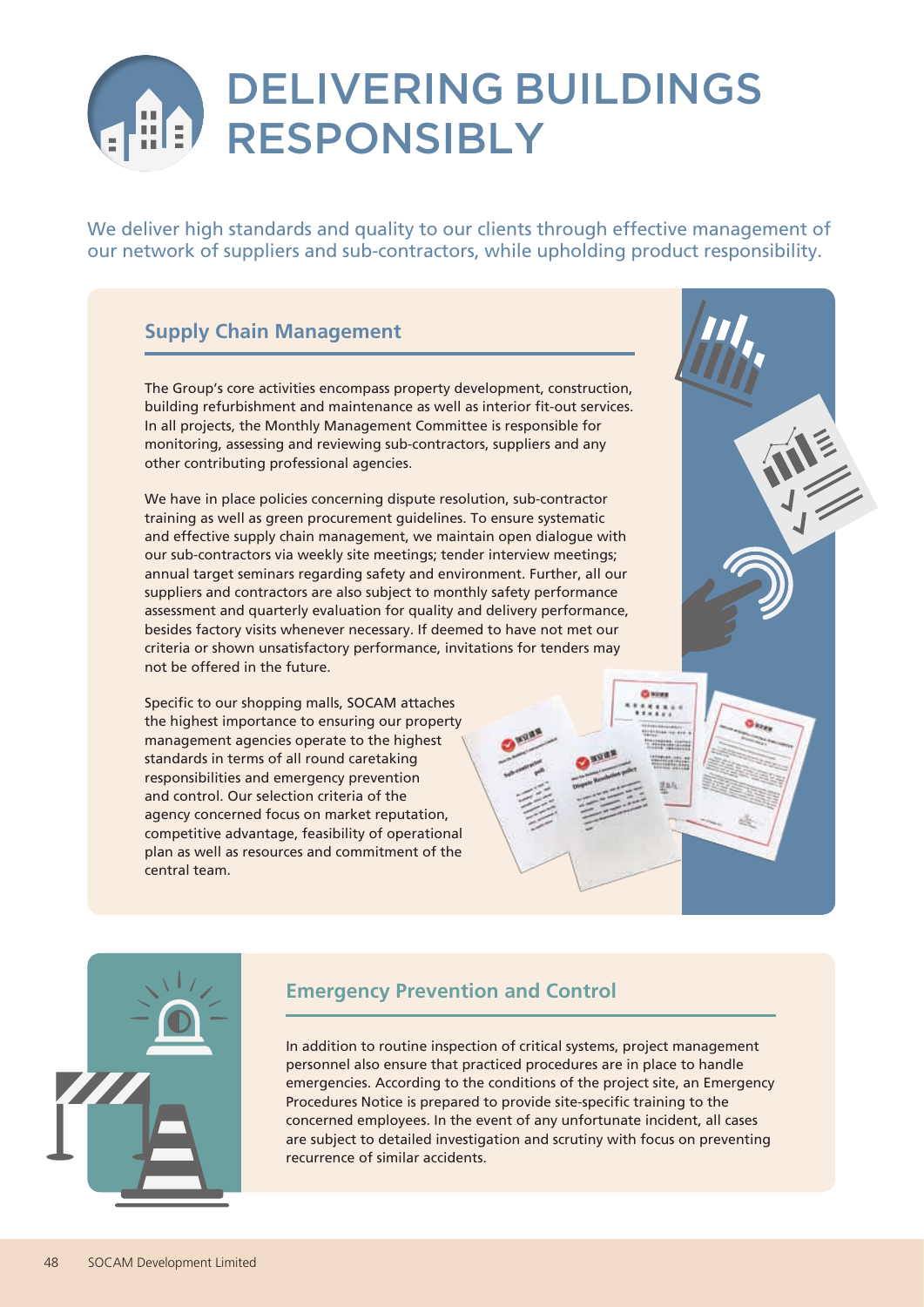

#### **Product Responsibility**

SOCAM's 'deliverable product' is a quality construction completed to specification. In pursuit of this, our Health Safety & Environment policy and Quality policy are strictly implemented, while the quality management system of our construction arm has adopted the requirements of the latest ISO 9001:2015 Quality Management standards in 2017. During the year, the Group was not aware of any incidents of non-compliance with laws and regulations that have a significant impact on the Group concerning health and safety, advertising, signage or any other related matters. Given the substantial initial investments property development projects incur, it is of paramount importance to effectively manage the principal risks and liabilities inherent throughout the project lifecycle. SOCAM insures itself against many different types of risks.

#### **Management of Critical Equipment**

Management and maintenance of critical equipment, such as project electrical and fire service installations, is entrusted to specialised contractors as any breakdowns not only interrupt operations but also constitute a potential threat to life and property.

To ensure proper operations of fire service installations, we conduct annual inspection of fire-fighting equipment, regular fire drills and routine maintenance as required. Other critical equipment installed at the Group's properties, such as power generation units, electricity supply system, lift services and central air-conditioning systems are subject to routine inspection and maintenance by qualified contractors. In order to minimise the risks of breakdown or accidents, SOCAM has established protocols that often go beyond legal stipulations.



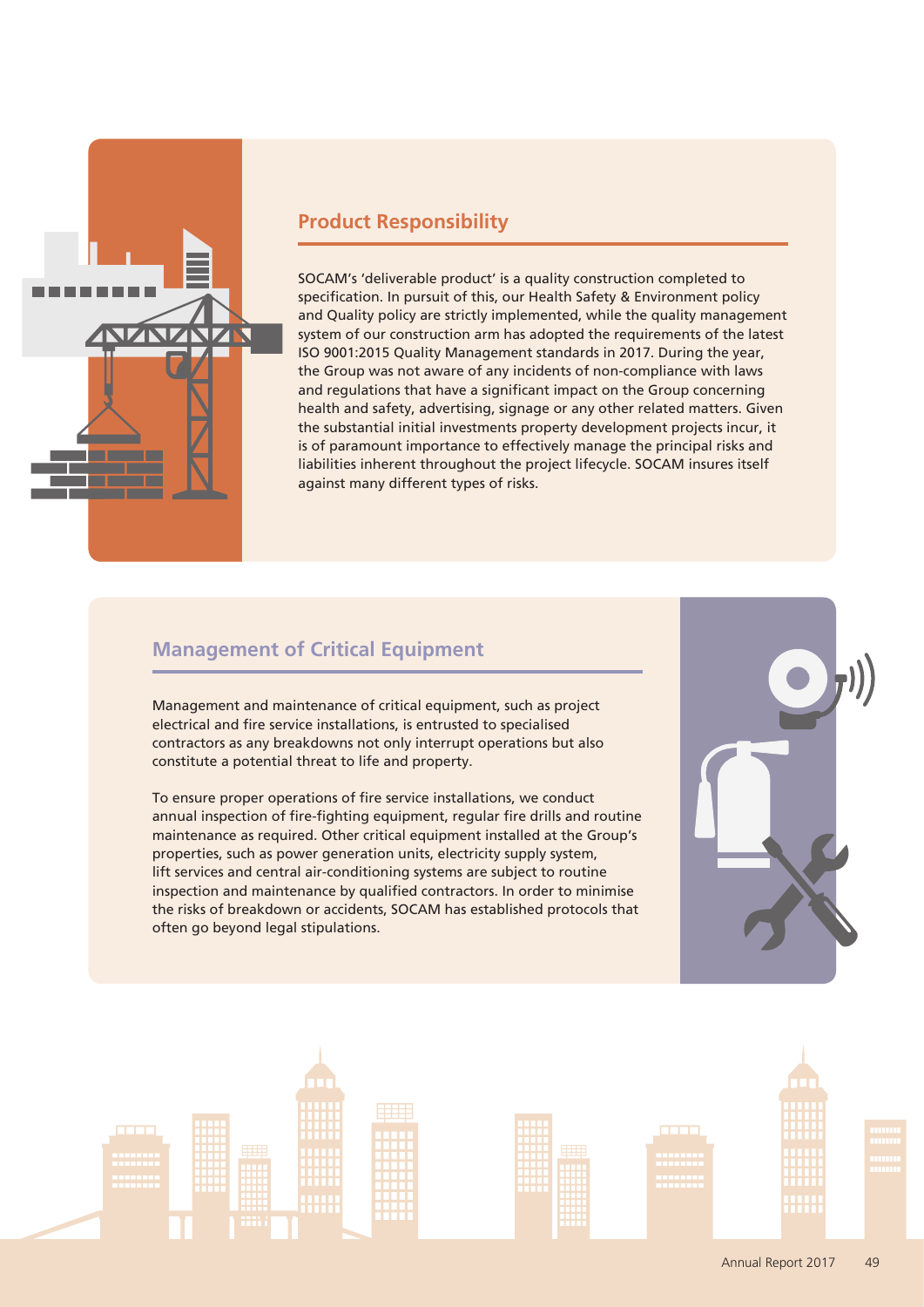# ESG CONTENT INDEX

| <b>KPIs</b>        | <b>HKEx ESG Reporting Guide Requirements</b>                                                                                                                                                                                                                                                                                | <b>Section/Remarks</b>                                                                       |  |
|--------------------|-----------------------------------------------------------------------------------------------------------------------------------------------------------------------------------------------------------------------------------------------------------------------------------------------------------------------------|----------------------------------------------------------------------------------------------|--|
| A. Environmental   |                                                                                                                                                                                                                                                                                                                             |                                                                                              |  |
| <b>Aspect A1</b>   | <b>Emissions</b>                                                                                                                                                                                                                                                                                                            |                                                                                              |  |
| General disclosure | Information on:<br>the policies; and compliance with relevant laws and regulations that have a<br>significant impact on the issuer relating to air and greenhouse gas emissions,<br>discharges into water and land, and generation of hazardous and non-<br>hazardous waste.                                                | Caring for the Environment                                                                   |  |
| <b>KPI A1.1</b>    | The types of emissions and respective emissions data.                                                                                                                                                                                                                                                                       | During the reporting year, a total of<br>2.6kg of sulphur oxide from vehicles<br>was emitted |  |
| <b>KPI A1.2</b>    | Greenhouse gas emissions in total (in tonnes) and, where appropriate,<br>intensity (e.g. per unit of production volume, per facility).                                                                                                                                                                                      | <b>Carbon Emissions</b>                                                                      |  |
| <b>KPI A1.3</b>    | Total hazardous waste produced and, where appropriate, intensity (e.g. per<br>unit of production volume, per facility).                                                                                                                                                                                                     | No significant generation of<br>hazardous waste                                              |  |
| <b>KPI A1.4</b>    | Total non-hazardous waste produced (in tonnes) and, where appropriate,<br>intensity (e.g. per unit of production volume, per facility).                                                                                                                                                                                     | Waste and Effluent Management                                                                |  |
| <b>KPI A1.5</b>    | Description of measures to mitigate emissions and results achieved                                                                                                                                                                                                                                                          | Waste and Effluent Management                                                                |  |
| <b>KPI A1.6</b>    | Description of how hazardous and non-hazardous wastes are handled,<br>reduction initiatives and results achieved.                                                                                                                                                                                                           | Waste and Effluent Management                                                                |  |
| <b>Aspect A2</b>   | Use of resources                                                                                                                                                                                                                                                                                                            |                                                                                              |  |
| General disclosure | Policies on efficient use of resources including energy, water and raw<br>materials.                                                                                                                                                                                                                                        | Caring for the Environment                                                                   |  |
| <b>KPI A2.1</b>    | Direct and/or indirect energy consumption by type (e.g. electricity, gas or oil)<br>in total (kWh in '000s) and intensity                                                                                                                                                                                                   | Caring for the Environment                                                                   |  |
| <b>KPI A2.2</b>    | Water consumption in total and intensity (e.g. per unit of production<br>volume, per facility).                                                                                                                                                                                                                             | Caring for the Environment                                                                   |  |
| <b>KPI A2.3</b>    | Description of energy use efficiency initiatives and results achieved.                                                                                                                                                                                                                                                      | <b>Resources Conservation</b>                                                                |  |
| <b>KPI A2.4</b>    | Description of whether there is any issue in sourcing water that is fit for<br>purpose, water efficiency initiatives and results achieved.                                                                                                                                                                                  | <b>Resources Conservation</b>                                                                |  |
| <b>KPI A2.5</b>    | Total packaging material used for finished products (in tonnes) and, if<br>applicable, with reference to per unit produced.                                                                                                                                                                                                 | Our operation does not involve<br>significant use of packaging material                      |  |
| <b>Aspect A3</b>   | The environment and natural resources                                                                                                                                                                                                                                                                                       |                                                                                              |  |
| General disclosure | Policies on minimising the issuers' significant impact on the environment and<br>natural resources.                                                                                                                                                                                                                         | Contributing a Green Economy                                                                 |  |
| <b>KPI A3.1</b>    | Description of the significant impacts of activities on the environment and<br>natural resources and the actions taken to manage them.                                                                                                                                                                                      | Contributing a Green Economy<br>Practicing Sustainable Living                                |  |
|                    | <b>B.</b> Social                                                                                                                                                                                                                                                                                                            |                                                                                              |  |
| <b>Aspect B1</b>   | <b>Working conditions</b>                                                                                                                                                                                                                                                                                                   |                                                                                              |  |
| General disclosure | Information on:<br>the policies; and compliance with relevant laws and regulations that have<br>a significant impact on the issuer relating to compensation and dismissal,<br>recruitment and promotion, working hours, rest periods, equal opportunity,<br>diversity, anti-discrimination, and other benefits and welfare. | Caring for Our People                                                                        |  |
| <b>KPI B1.1</b>    | Total workforce by employment type, age group and geographical region.                                                                                                                                                                                                                                                      | Caring for Our People                                                                        |  |
| <b>KPI B1.2</b>    | Employee turnover rate by age group and geographical region.                                                                                                                                                                                                                                                                | Caring for Our People                                                                        |  |
| <b>Aspect B2</b>   | <b>Health and safety</b>                                                                                                                                                                                                                                                                                                    |                                                                                              |  |
| General disclosure | Information on:<br>the policies; and compliance with relevant laws and regulations that have a<br>significant impact on the issuer relating to providing a safe working environment<br>and protecting employees from occupational hazards.                                                                                  | <b>Health and Safety</b>                                                                     |  |
| <b>KPI B2.1</b>    | No. and rate of work related fatalities                                                                                                                                                                                                                                                                                     | During the reporting year, no work-<br>related fatalities were recorded                      |  |
| <b>KPI B2.2</b>    | Lost days due to work injury.                                                                                                                                                                                                                                                                                               | <b>Health and Safety</b>                                                                     |  |
| <b>KPI B2.3</b>    | Description of occupational health and safety measures adopted and how<br>they are implemented and monitored.                                                                                                                                                                                                               | Health and Safety                                                                            |  |